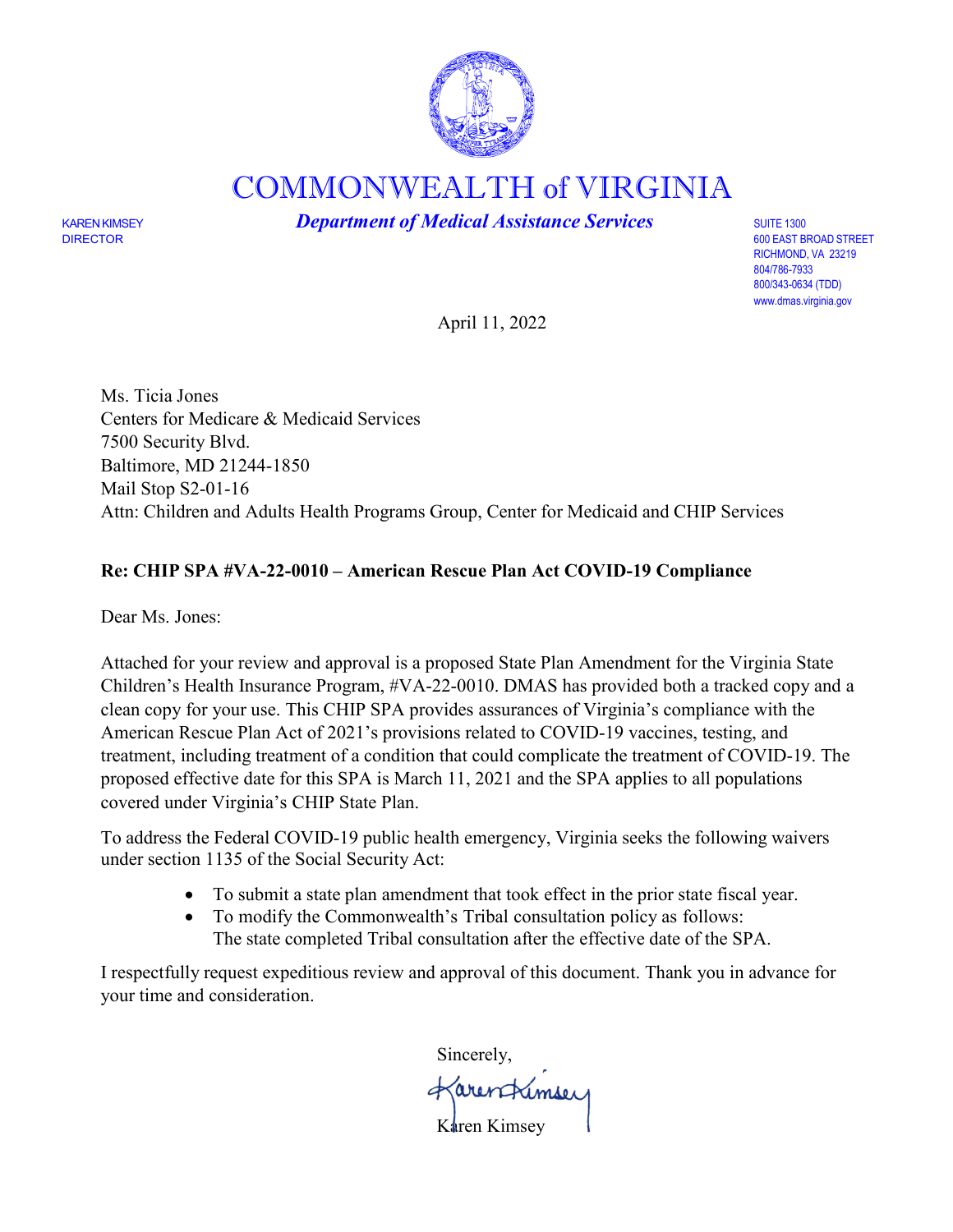### STATE: Virginia Page 2-2

# Section 1. General Description and Purpose of the State Child Health Plans and State Child Health Plan Requirements

- 1.1 The state will use funds provided under Title XXI primarily for (Check appropriate box) (Section 2101(a)(1)); (42 CFR 457.70):
	- 1.1.1  $\Box$  Obtaining coverage that meets the requirements for a separate child health program (Sections 2101(a)(1) and 2103); OR
	- **1.1.2.**  $\Box$  Providing expanded benefits under the State's Medicaid plan (Title XIX) (Section 2101(a)(2)); OR
	- 1.1.3.  $\boxtimes$  A combination of both of the above. (Section 2101(a)(2))

### Effective 09/01/02.

- 1.2 Check to provide an assurance that expenditures for child health assistance will not be claimed prior to the time that the State has legislative authority to operate the State plan or plan amendment as approved by CMS. (42 CFR 457.40(d))
- 1.3 **ICH** Check to provide an assurance that the State complies with all applicable civil rights requirements, including title VI of the Civil Rights Act of 1964, title II of the Americans with Disabilities Act of 1990, section 504 of the Rehabilitation Act of 1973, the Age Discrimination Act of 1975, 45 CFR part 80, part 84, and part 91, and 28 CFR part 35. (42 CFR 457.130)
- Guidance: The effective date as specified below is defined as the date on which the State begins to incur costs to implement its State plan or amendment. (42 CFR 457.65) The implementation date is defined as the date the State begins to provide services; or, the date on which the State puts into practice the new policy described in the State plan or amendment. For example, in a State that has increased eligibility, this is the date on which the State begins to provide coverage to enrollees (and not the date the State begins outreach or accepting applications).
- 1.4 Provide the effective (date costs begin to be incurred) and implementation (date services begin to be provided) dates for this SPA (42 CFR 457.65). A SPA may only have one effective date, but provisions within the SPA may have different implementation dates that must be after the effective date.

### Original Plan Effective Date: 10/26/98; Implementation Date: 10/26/98

Amendment Effective Dates: Amend. 1: 07/01/01. Amend. 2: 12/01/01. Amend. 3: 7/01/01. Amend. 4: 09/01/02. Amend. 5: 08/01/03. Amend. 6: Withdrawn.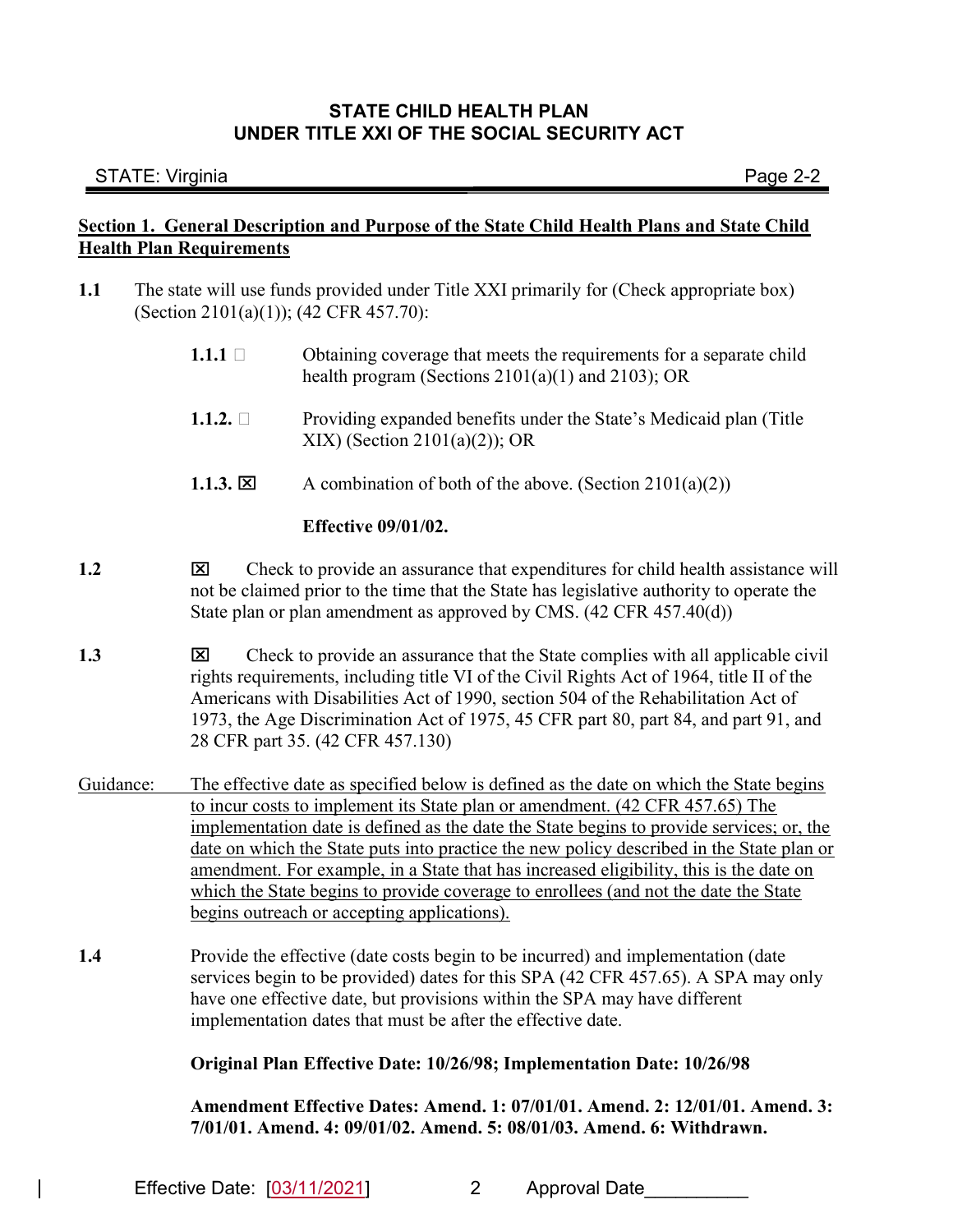Amend. 7: delete ESHI premium assistance program and exempt pregnant children from waiting period 08/01/05; allow for disease management in fee-forservice program 07/01/06. Amend. 8: Changes to the CHIP State Plan to outline coverage of school services and to add language regarding private funding. Amend. 9: FAMIS MOMS to 200% FPL and MCO opt in 07/01/09; Medicaid Expansion Immigrants 04/01/09. Amend. 10: Translation for Dental Care 07/01/09; Hospice Concurrent with Treatment 03/23/10; Early Intervention and prospective payment for FQHCs and RHCs 10/01/09; Citizenship Documentation 01/01/10; Mental Health Parity and No Cost Sharing for Pregnancy-Related Assistance 07/01/10. Amend. 11: Administrative Renewal Process 10/01/10; Virginia Health Care Fund 07/01/10.

Amendment Implementation Dates: Amend. 1: 08/01/01; Amend. 2: 12/01/01; Amend. 3: 12/01/01; Amend. 4: 09/01/02; Amend. 5: 08/01/03; Amend. 6: Withdrawn; Amend. 7: 07/01/06; Amend. 8: 07/01/07, and 02/14/09 implementation date of language regarding the RWJ Grant funding and private funding; Amend. 9: 07/01/09, and Medicaid Expansion Immigrants: 04/01/09; Amend. 10: Translation for Dental Care: 07/01/09; Hospice Concurrent with Treatment: 03/23/10; Early Intervention and prospective payment for FQHCs and RHCs: 10/01/09; Citizenship Documentation: 01/01/10; and Mental Health Parity, No Cost Sharing for Pregnancy-Related Assistance, and Virginia Health Care Fund: 07/01/10. Amend. 11: Administrative Renewal Process: 10/01/10; and Virginia Health Care Fund: 07/01/10. Amend. 12: Discontinue primary care case management: 05/01/12; Expand eligibility under lawfully residing option: 07/01/12; Add coverage for early intervention case management: 10/01/11; and Discontinue Virginia Health Care Fund funding: 07/01/12. Amend. 13: Outreach Procedures 07/01/12; and Performance Plan: 07/01/12. Amend. 14: Delivery system change (Sec. 6 and 12) Behavioral Health Service Administrator: 01/01/14

List continues after table below.

| <b>Transmittal Number</b>              | <b>SPA</b>                              | <b>PDF</b> | <b>Description</b>                                        | <b>Superseded Plan</b>                                                  |
|----------------------------------------|-----------------------------------------|------------|-----------------------------------------------------------|-------------------------------------------------------------------------|
|                                        | Group                                   |            |                                                           | Section(s)                                                              |
| $VA-13-15$<br>Effective/Implementation | <b>MAGI</b><br>Eligibility<br>& Methods | CS7        | Eligibility $-$<br><b>Targeted Low</b><br>Income Children | Supersedes the current<br>sections Geographic<br>Area 4.1.1; Age 4.1.2; |
| Date: January 1, 2014                  |                                         | CS13       | Eligibility -<br>Deemed Newborns                          | and Income 4.1.3<br>Incorporate under<br>section 4.3                    |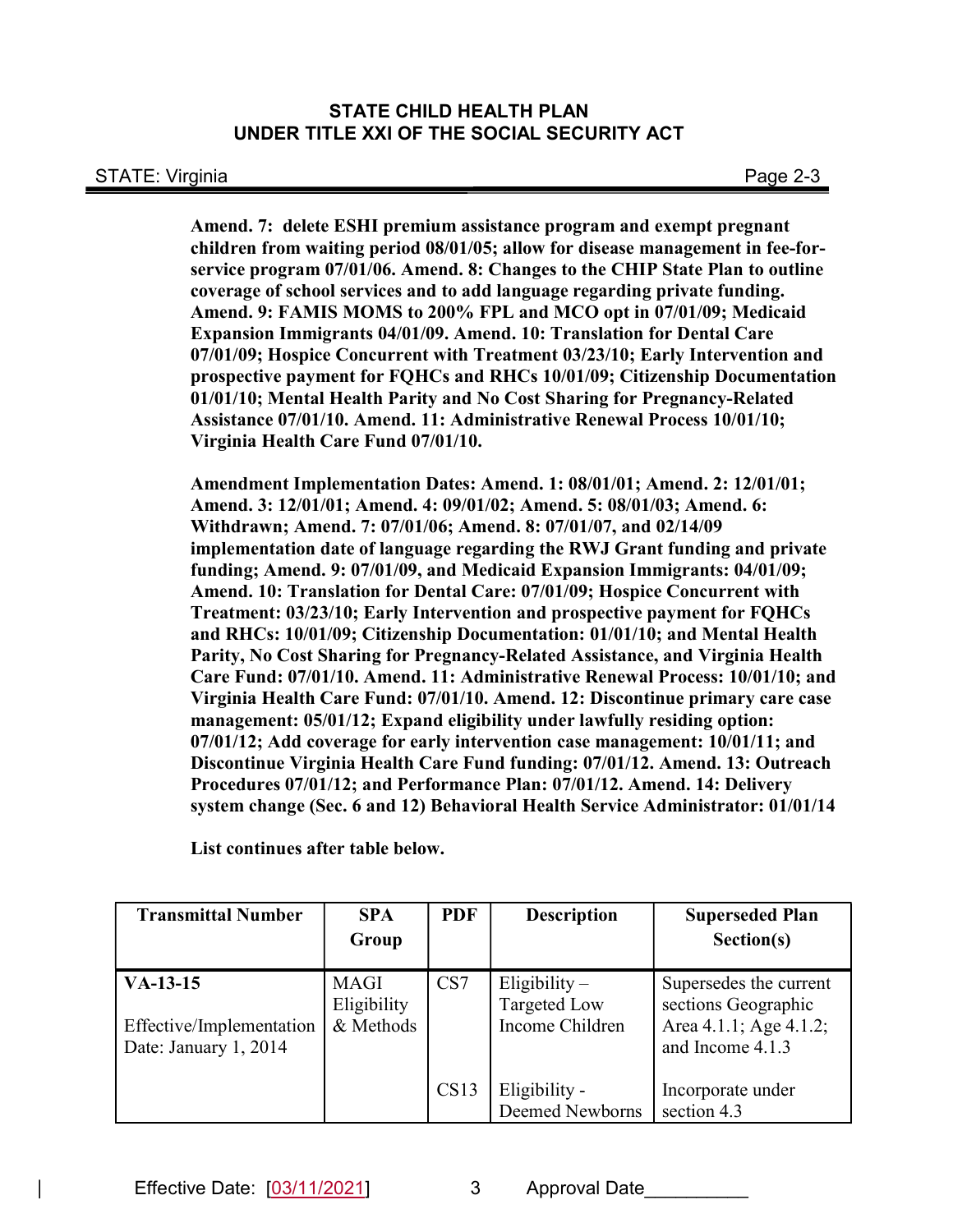STATE: Virginia Page 2-4

| <b>Transmittal Number</b>                                       | <b>SPA</b><br>Group                 | <b>PDF</b>       | <b>Description</b>                                                                                      | <b>Superseded Plan</b><br>Section(s)                                                      |
|-----------------------------------------------------------------|-------------------------------------|------------------|---------------------------------------------------------------------------------------------------------|-------------------------------------------------------------------------------------------|
| VA-14-0020<br>Effective/Implementation<br>Date: January 1, 2015 |                                     | CS15             | MAGI-Based<br>Income<br>Methodologies                                                                   | Incorporate within a<br>separate subsection<br>under section 4.3                          |
|                                                                 |                                     | CS10             | Eligibility-<br>Children Who<br>Have Access to<br>Public Employee<br>Coverage                           | Supersedes language in<br>regard to dependents of<br>public employees in<br>Section 4.1.9 |
| VA-14-0002<br>Effective/Implementation<br>Date: January 1, 2014 | <b>XXI</b><br>Medicaid<br>Expansion | CS <sub>3</sub>  | Eligibility for<br>Medicaid<br>Expansion<br>Program                                                     | Supersedes the current<br>Medicaid expansion<br>section 4.0                               |
| VA-14-0025<br>Effective/Implementation<br>Date: January 1, 2014 | Establish<br>2101(f)<br>Group       | CS14             | Children Ineligible<br>for Medicaid as a<br>Result of the<br>Elimination of<br><b>Income Disregards</b> | Incorporate within<br>subsection 4.4.1                                                    |
| VA-13-0018<br>Effective/Implementation<br>Date: October 1, 2013 | Eligibility<br>Processing           | CS <sub>24</sub> | <b>Eligibility Process</b>                                                                              | Supersedes the current<br>sections 4.3 and 4.4                                            |
| $VA-13-19$<br>Effective/Implementation<br>Date: January 1, 2014 | Non-<br>Financial<br>Eligibility    | CS17             | Non-Financial<br>Eligibility-<br>Residency                                                              | Supersedes the current<br>section 4.1.5                                                   |
|                                                                 |                                     | CS18             | Non-Financial $-$<br>Citizenship                                                                        | Supersedes the current<br>sections 4.1.0; 4.1.1-LR                                        |
|                                                                 |                                     | CS19             | Non-Financial-<br>Social Security<br>Number                                                             | Supersedes the current<br>section 4.1.9                                                   |
|                                                                 |                                     | CS23             | Other Eligibility<br>Standards                                                                          | Supersedes the current<br>section 4, 1.6, 4.1.7,<br>4.1.8, 4.1.9                          |

 $\overline{\phantom{a}}$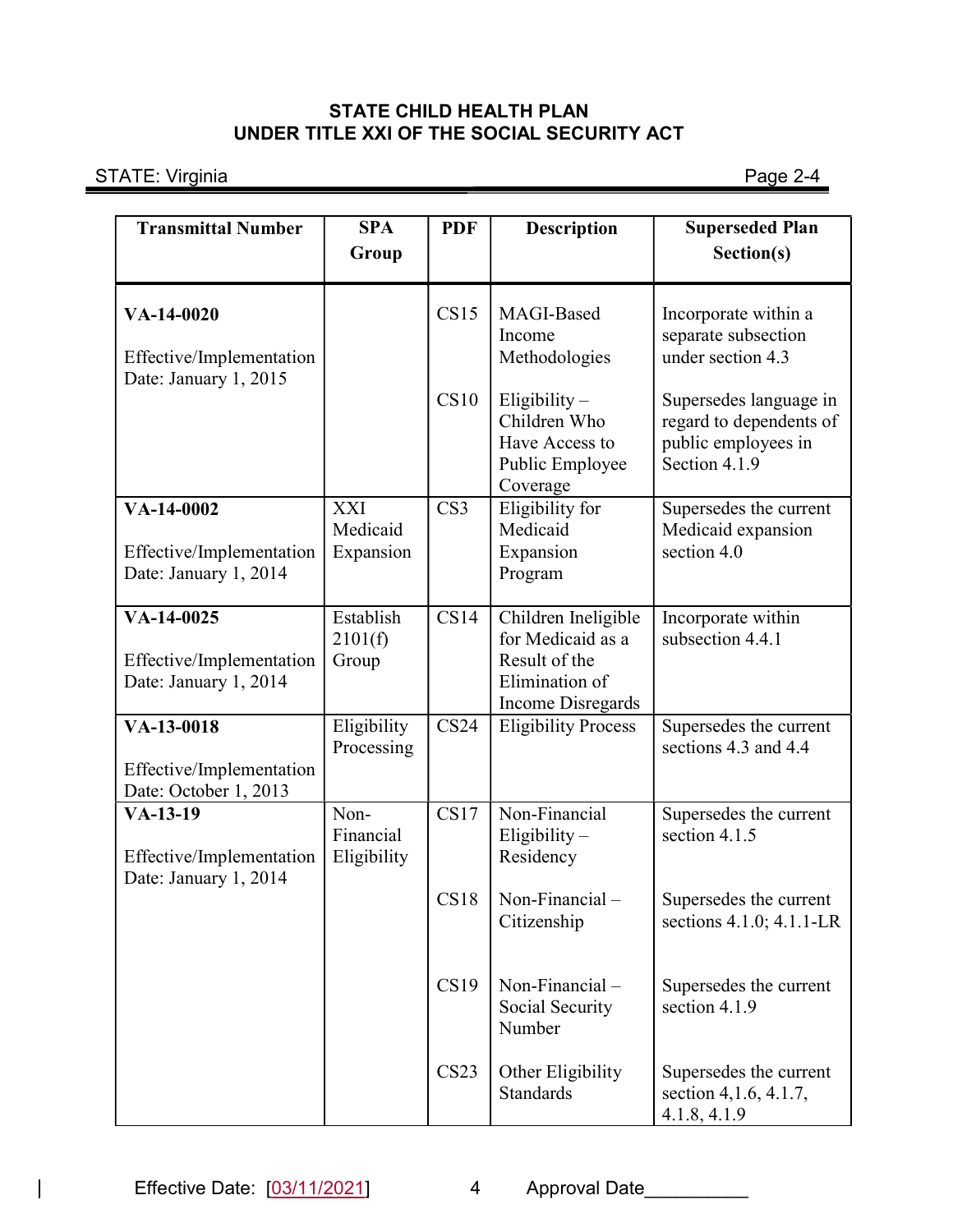STATE: Virginia Page 2-5

| <b>Transmittal Number</b>                                       | <b>SPA</b><br>Group                     | <b>PDF</b>       | <b>Description</b>                             | <b>Superseded Plan</b><br>Section(s)    |
|-----------------------------------------------------------------|-----------------------------------------|------------------|------------------------------------------------|-----------------------------------------|
| $VA-13-19-01$<br>Effective/Implementation<br>Date: July 3, 2014 |                                         | CS <sub>20</sub> | Substitution of<br>Coverage                    | Supersedes the current<br>section 4.4.4 |
| $VA-21-0021$<br>Effective/Implementation<br>Date: July 1, 2021  | <b>MAGI</b><br>Eligibility<br>& Methods | CS9              | Coverage from<br>Conception to<br><b>Birth</b> |                                         |
|                                                                 | Non-<br>Financial<br>Eligibility        | CS27             | Continuous<br>Eligibility                      |                                         |

### SPA #15

Purpose of SPA: Update for SFY 2015 Effective date: 07/01/14

Implementation dates:

Remove waiting period for eligibility: 07/03/14; Allow eligibility for dependents of state employees: 01/01/15

#### SPA #16

Purpose of SPA: Update for SFY 2016 Effective date: 07/01/15 Implementation date: Benefits - add Behavioral Therapy services: 07/01/16

#### SPA #17

 Purpose of SPA: Temporary Adjustments to Enrollment and Redetermination for Individuals Living or Working in a Declared Disaster Area at the Time of a Disaster Event.

Effective date and implementation date: 01/01/17

SPA #VA-17-0012 Purpose of SPA: Update for SFY 2017 Effective date: 7/1/16 SUD amendments (not including peer supports) have an implementation date of 04/01/17. All other items (including peer supports) have an implementation date of 07/01/17.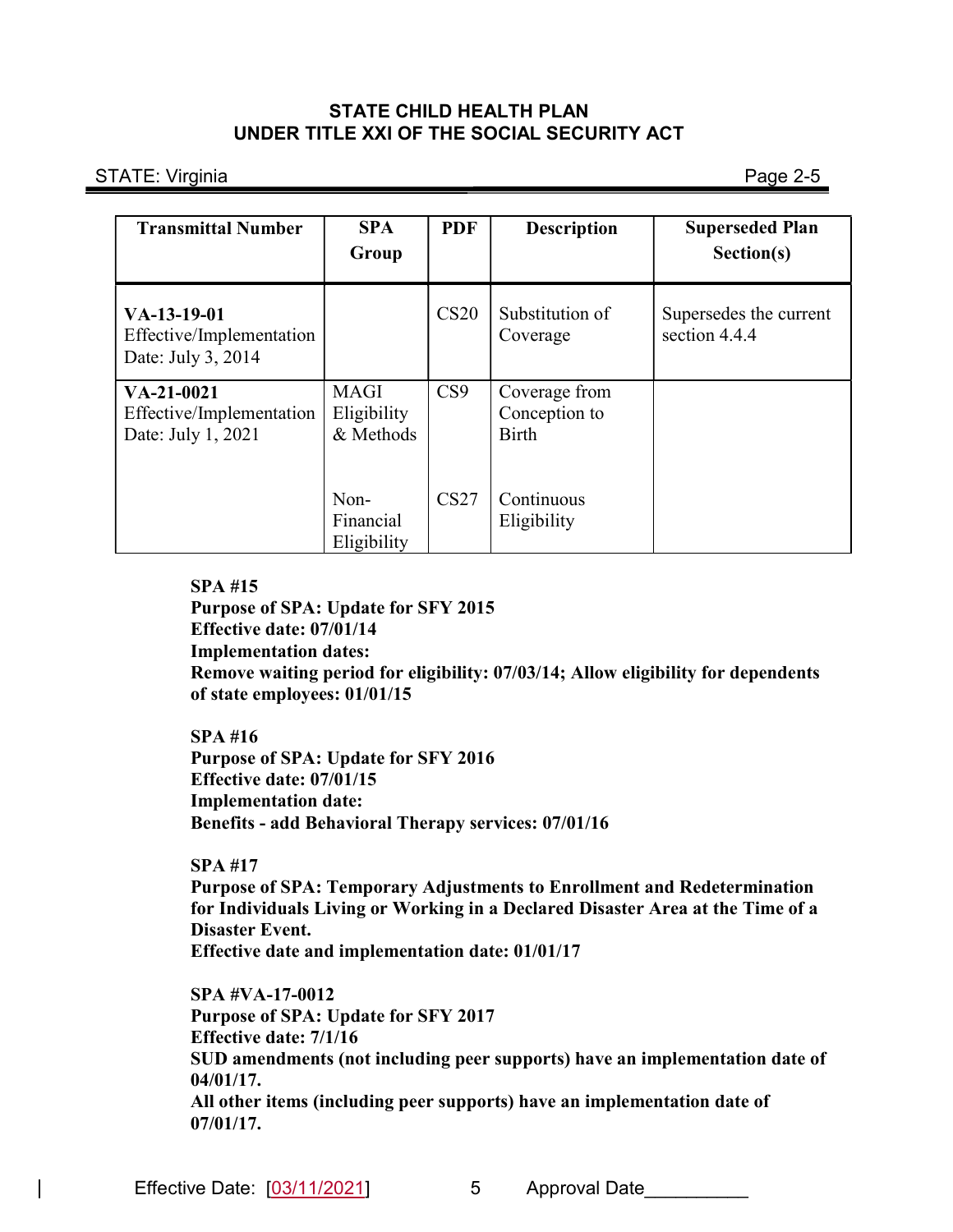SPA #VA-18-0012

Purpose of SPA: Compliance with Mental Health Parity and Addiction Equity Act - Effective and implementation date 07/01/17; Removal of Outpatient Behavioral Health Co-payments – Effective and implementation date: 07/01/19

SPA #VA-19-0010 Purpose of SPA: Update for SFY 2019; Managed Care Final Rule Compliance Assurances; Technical Updates Effective and implementation date: 07/01/18

SPA #VA-20-0001 Purpose of SPA: CHIP Disaster Relief – Temporary Waiver of Co-payments; Flexibilities Related to Processing and Renewal Requirements for State or Federally Declared Disaster Area Effective date: 01/01/2020 Implementation date: 03/12/2020

SPA #VA-20-0015 -- PENDING Purpose of SPA: Update for SFY2020; SUPPORT Act Section 5022 Compliance Proposed effective and implementation date: 10/24/19

SPA #VA-21-0010 Purpose of SPA: Health Services Initiative – Poison Control Centers Effective and implementation date: 7/1/21

SPA #VA-21-0027

Purpose of SPA: Extend coverage for unborn children whose mothers are uninsured pregnant women up to 200% FPL not otherwise eligible for Medicaid, FAMIS MOMS, or FAMIS, regardless of immigration status requirements; Fund a Health Services Initiative to provide fee-for-service health services up to 60 days postpartum to mothers covered under the unborn child option, called FAMIS Prenatal.

Effective and implementation date: 07/01/21

SPA #VA-22-0010

Purpose of SPA: The purpose of this SPA is to demonstrate compliance with the American Rescue Plan Act provisions that require states to cover treatment (including treatment of a condition that may seriously complicate COVID-19 treatment), testing, and vaccinations for COVID-19 without cost sharing in CHIP.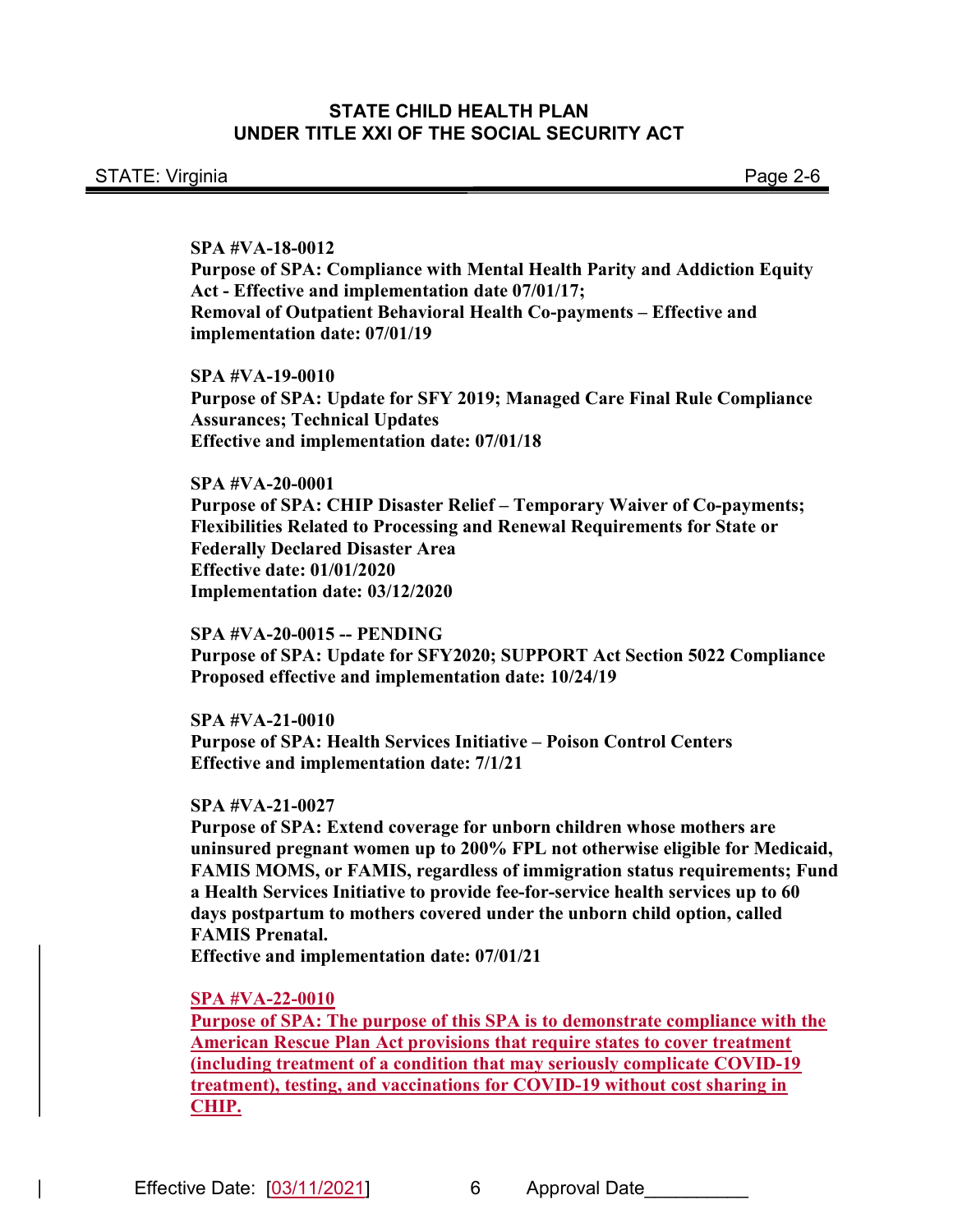#### STATE: Virginia Page 2-7

Proposed effective date: March 11, 2021 Proposed implementation date: March 11, 2021

1.4-  $TC$  Tribal Consultation (Section 2107(e)(1)(C)) Describe the consultation process that occurred specifically for the development and submission of this State Plan Amendment, when it occurred and who was involved.

> On March 9, 2022, a Tribal notification letter was sent to representatives of each of Virginia's seven federally recognized American Indian Tribes, as well as to contacts at the Indian Health Program (IHP) office, describing the provisions of CHIP SPA #VA-22-0010 and notifying Tribal and IHP leadership of a 30-day Tribal comment period. Tribal members and IHP contacts were invited to provide input on the SPA, and contact information was provided for submitting any comments to DMAS. Virginia does not anticipate that this SPA will have a direct impact on the Tribes or IHP. Because this CHIP SPA took effect during the prior state fiscal year, DMAS is submitting a request for a waiver under section 1135 of the Act to modify the Tribal consultation process for this SPA.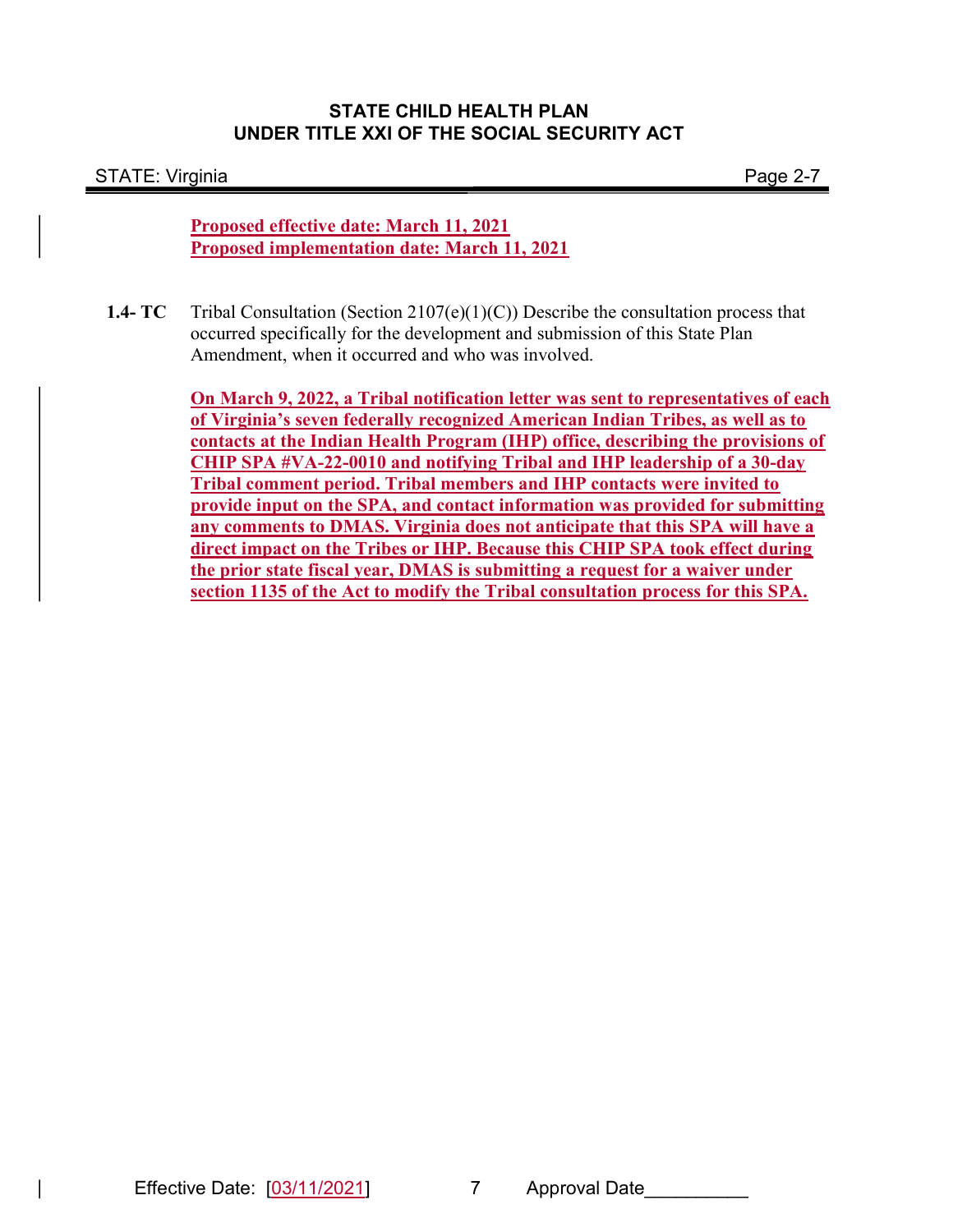STATE: Virginia **Page 6-90** 

Practice (ACIP). (Well-child care from birth through age 5 is covered under Key Advantage.)

- 2. The following services for special education students, when provided in a school setting pursuant to a student's Individualized Education Program (IEP), are covered under this State Plan: physical therapy, occupational therapy, and speech-language therapy; audiology; skilled nursing; psychiatric and psychological services; personal care; medical evaluations; and specialized transportation. Assessments are covered as necessary to determine special education and related services needed in the IEP. The Department of Medical Assistance Services (DMAS) reimburses Local Education Agencies (LEAs) directly for services provided pursuant to the IEP.
- 3. Blood lead testing.

Effective March 11, 2021 and through the last day of the first calendar quarter that begins one year after the last day of the COVID-19 emergency period described in section 1135(g)(1)(B) of the Act, and for all populations covered in the CHIP state child health plan:

COVID-19 Vaccine:

 The state provides coverage of COVID-19 vaccines and their administration, in accordance with the requirements of section  $2103(c)(11)(A)$  of the Act.

COVID-19 Testing:

- The state provides coverage of COVID-19 testing, in accordance with the requirements of section 2103(c)(11)(B) of the Act.
- The state assures that coverage of COVID-19 testing is consistent with the Centers for Disease Control and Prevention (CDC) definitions of diagnostic and screening testing for COVID-19 and its recommendations for who should receive diagnostic and screening tests for COVID-19.
- The state assures that coverage includes all types of FDA authorized COVID-19 tests.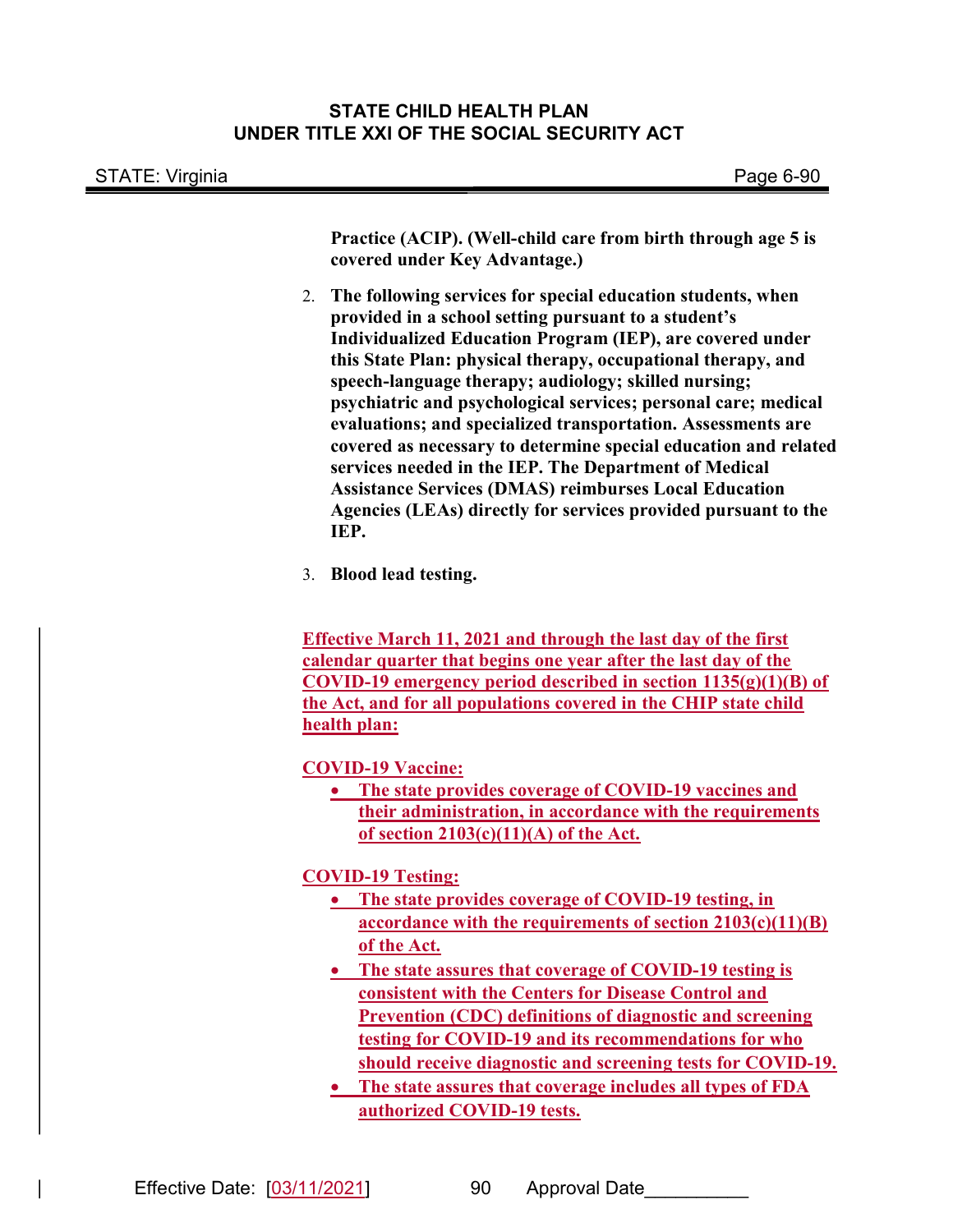STATE: Virginia Page 6-91

### COVID-19 Treatment:

- The state assures that the following coverage of treatments for COVID-19 are provided without amount, duration, or scope limitations, in accordance with requirements of section  $2103(c)(11)(B)$  of the Act:
	- o The state provides coverage of treatments for COVID-19 including specialized equipment and therapies (including preventive therapies);
	- o The state provides coverage of any nonpharmacological item or service described in section 2110(a) of the Act, that is medically necessary for treatment of COVID-19; and
	- o The state provides coverage of any drug or biological that is approved (or licensed) by the U.S. Food  $\&$ Drug Administration (FDA) or authorized by the FDA under an Emergency Use Authorization (EUA) to treat or prevent COVID-19, consistent with the applicable authorizations.

Coverage for a Condition That May Seriously Complicate the Treatment of COVID-19:

 The state provides coverage for treatment of a condition that may seriously complicate COVID-19 treatment without amount, duration, or scope limitations, during the period when a beneficiary is diagnosed with or is presumed to have COVID-19, in accordance with the requirements of section  $2103(c)(11)(B)$  of the Act.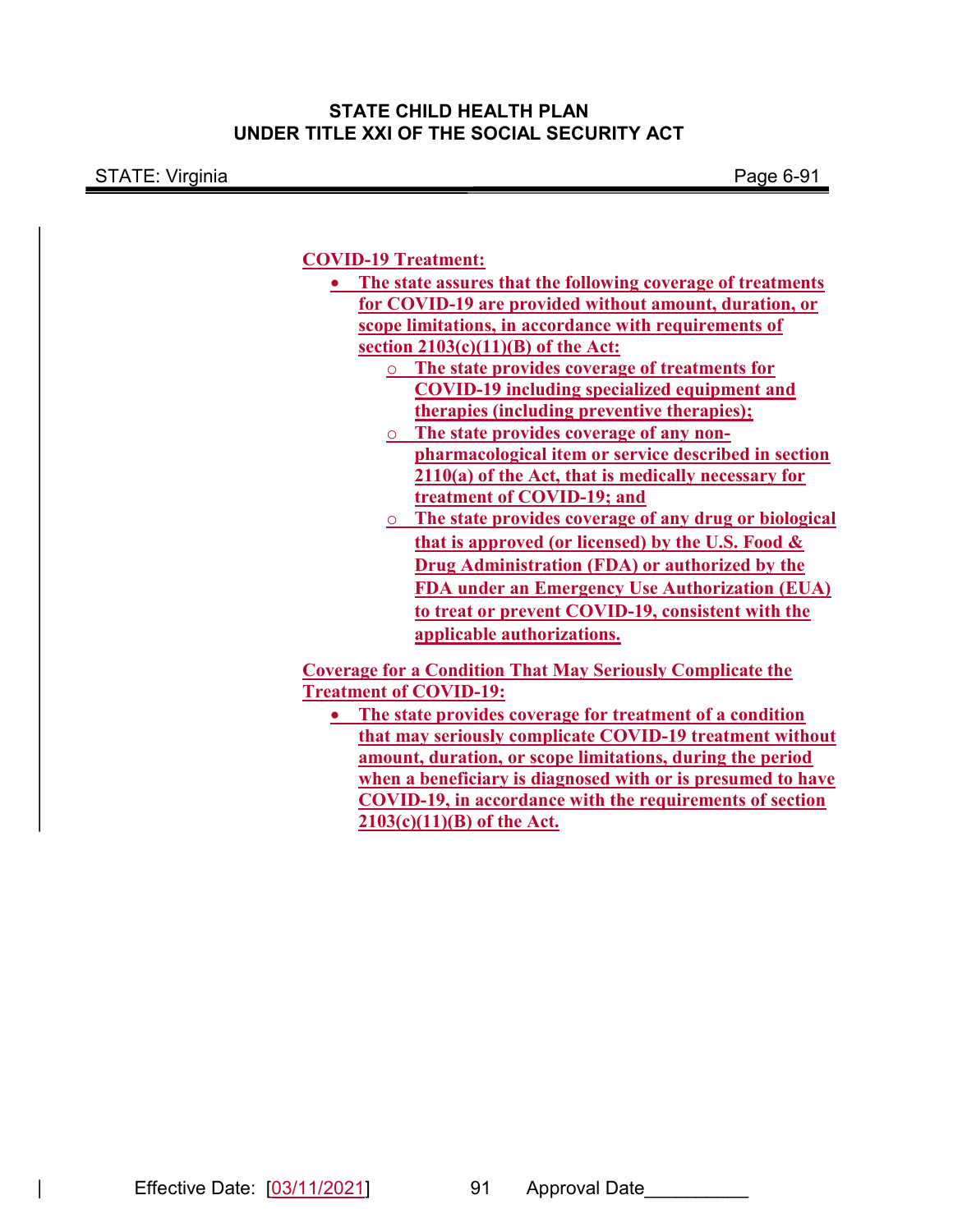well below the maximum allowable per CMS for families with annual incomes equal to or below 150% of FPL and for those with annual incomes above 150% of FPL. The maximum yearly co-payment limit for families in FAMIS with annual incomes at or below 150% FPL is \$180.00 per year. Families enrolled in FAMIS and receiving benefits through FAMIS contracted health plans are advised of the amount of maximum allowable cost-sharing that they may be responsible for during the year. Families are required to submit documentation to DMAS or its contractor, showing that the co-payment cap is met for the year. Once the cap is met, DMAS or its contractor will issue a new card excluding families from paying additional co-pays.

Enrollees are not held liable for any additional costs, beyond the standard co-payment amount, for emergency services furnished outside of the individual's managed care network. Only one co-payment charge is imposed for a single office visit.

The proposed cost sharing caps to be applied toward copayments and/or coinsurance (\$180 and \$350) were included in the Plan document.

No cost-sharing will be charged to American Indians and Alaska Natives.

Effective March 11, 2021 and through the last day of the first calendar quarter that begins one year after the last day of the COVID-19 emergency period described in section  $1135(g)(1)(B)$  of the Act, and for all populations covered in the CHIP state child health plan, the state assures the following:

COVID-19 Vaccine:

• The state provides coverage of COVID-19 vaccines and their administration without cost sharing, in accordance with the requirements of section  $2103(c)(11)(A)$  and  $2013(e)(2)$  of the Act.

COVID-19 Testing:

 The state provides coverage of COVID-19 testing without cost sharing, in accordance with the requirements of section 2103(c)(11)(B) and 2103(e)(2) of the Act.

COVID-19 Treatment:

 The state provides coverage of COVID-19-related treatments without cost sharing, in accordance with the requirements of section 2103(c)(11)(B) and 2103(e)(2) of the Act.

Effective Date:  $[03/11/2021]$  138 Approval Date